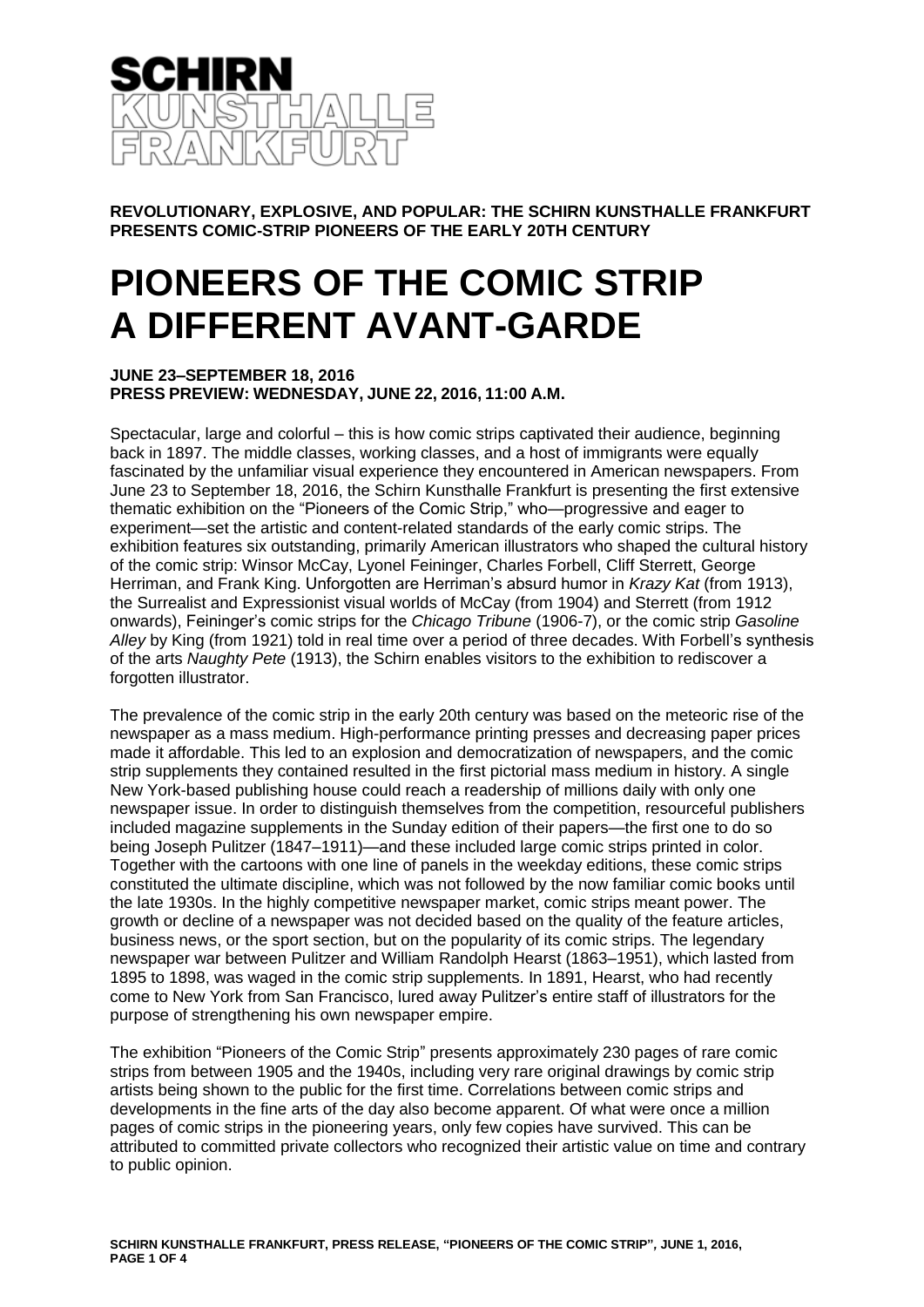

Dr. Alexander Braun, curator of the exhibition: "The 100-year-old comic strip pages being shown at the Schirn continue to exude the energy of an epoch of new beginnings, a belief in the future, an enthusiasm for technology, and the meteoric rise of the first real mass medium: the newspaper. The productive rivalry in the newspaper market likewise promoted the ingenuity of the comic strip illustrators of the early years. All of the six artists presented in the Schirn explore the artistic possibilities of the young art genre and continue to influence it to this day."

## **THE PIONEERS OF THE COMIC STRIP**

In "Pioneers of the Comic Strip"*,* the Schirn presents six exemplary illustrators from the early days of the comic strip. In the exhibition, an individual space is devoted to each of the artists.

**Winsor McCay** (1869–1934) is considered the first Surrealist and the godfather of the early comic strip. He preformulated the entire spectrum of Surrealist expression—for instance with donkeys whose legs grow to come stilts, or faces that melt like the pocket watches in pictures by the Spanish painter Salvador Dalí. In his series *Little Nemo in Slumberland,* which was published in the *New York Herald* from 1905 onwards, McCay is still very much in the tradition of the fantasy conventions of his time, such as *Alice in Wonderland* (from 1865) or *The Wizard of Oz*  (1900): Every night in his dreams, King Morpheus' vassals take the little boy Nemo into Slumberland so that the princess has a playmate, and he experiences adventures there. In *Dream of a Rarebit Fiend,* McCay also devotes himself to his central theme in an intense and groundbreaking way: In each of the approximately 900 episodes over three decades, repeatedly new protagonists are haunted by everyday problems in their dreams. This demonstrates a radically different understanding of the dream, comparable with, for example, Sigmund Freud's "The Interpretation of Dreams" from 1900. Furthermore, McCay explored the artistic and intellectual possibilities of the young art form and redefined the comic strip. He self-referentially scrutinizes his authorship, for instance the figures he has drawn discuss the quality of his art of drawing with him—the illustrator—in the comic strip, or out of sheer hunger pry out and devour the lettering of the comic strip's title. McCay is also regarded as the inventor of the animated cartoon, which is also addressed in the exhibition.

Famous painter and Bauhaus teacher **Lyonel Feininger** (1871–1956) began his artistic career working for 15 years as a caricaturist and comic illustrator. In 1906, the *Chicago Tribune* planned a new comic-strip supplement with original work by German illustrators and hired the artist, who was living in Berlin at the time, for two series: Following Jules Verne's *Around the world in 80 Days, The Kin-der-Kids* made a mad rush over oceans and continents, while the young boy in *Wee Willie Winkie's World,* Feininger's alter ego, questions the world in melancholy languor. Even though these series did not prove to be lucrative for the newspaper and were soon discontinued, this contract allowed Feininger to achieve artistic and financial independence, which enabled him to move to Paris. It was there that he made contact with the art scene and embarked on a career as a painter. Feininger research has to date has not been taken into accout the fact that the artist already formulated his idea for a *Town at the End of the World*—with Old German buildings, seascapes, church towers, etc.—in his comic strips. These constitute the narrative equivalent of his "prismatic painting."

**Charles Forbell** (1884–1946) was among those many artists who, albeit only for a short yet extremely progressive time, devoted themselves to comic strips, but quickly vanished due to lack of success. In 1913, in the space of less than 18 months the graphic artist and illustrator designed unique color Sunday pages for his series *Naughty Pete* that were prominently staged by the publisher of the *New York Herald* on the colored title page of the supplement. To this day, the pages continue to be a synthesis of the arts that defines itself less through a concatenation of individual panels and more by the aesthetic of its overall composition.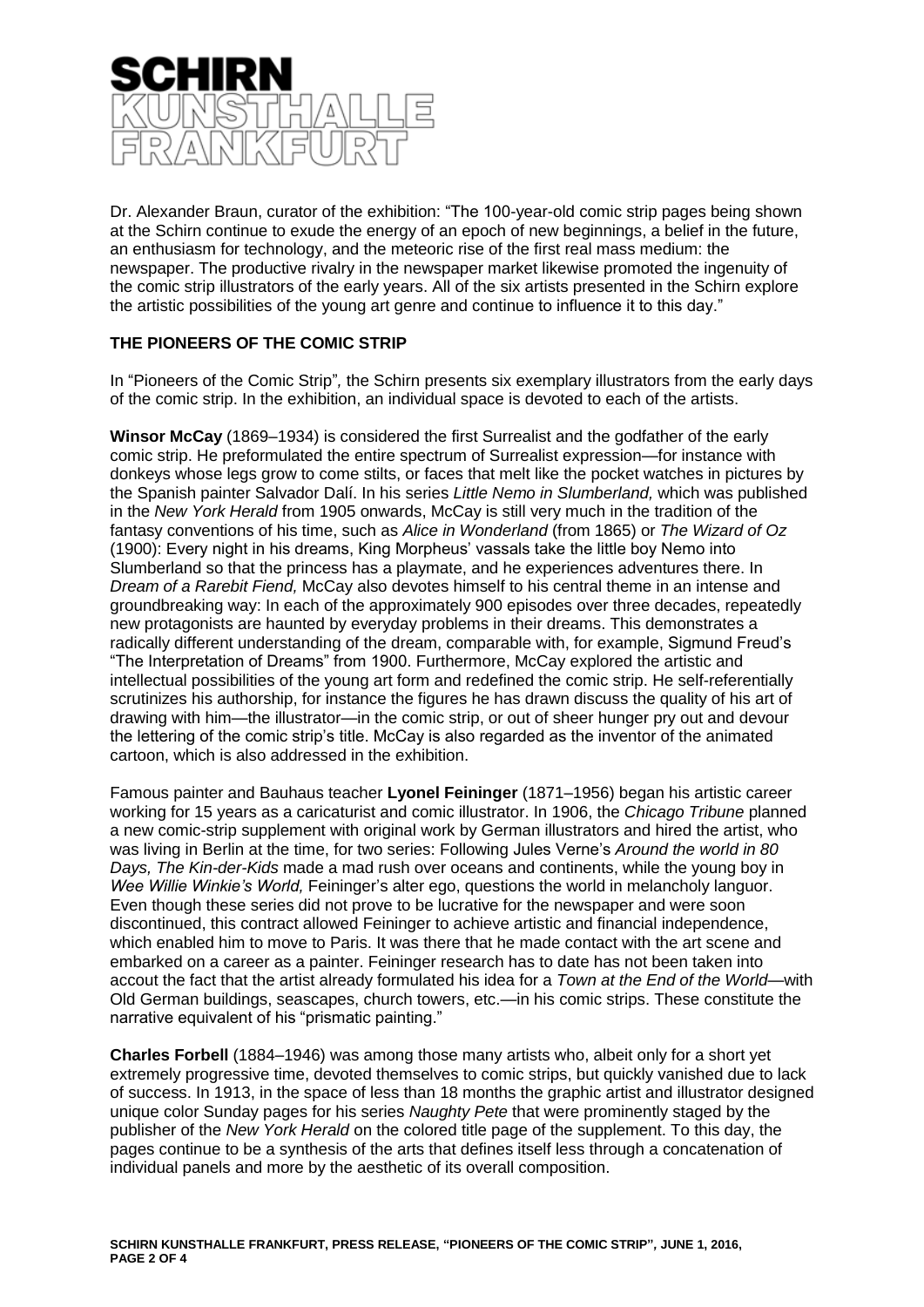

One of the most important stylists of the comic strip in the 20th century is **Cliff Sterrett** (1883– 1964). His principal work *Polly and Her Pals* gives an account of the Perkins couple and their daughter Polly, who is idolized by admirers. Over the years, the focus increasingly shifts toward the father and his daily struggle with the pitfalls of everyday life. Over the course of his career, Sterrett's depiction of his figures develops from a nervous, organic line to clear geometric abstraction. In the late 1920s, his comic strip seems to then literally explode in Modernist manner: psychedelic forests and fantastic plants; everything in the images is set in motion, the proportions shift, and the perspectives of the architecture seem to collapse; walls and floors are entirely covered by patterns. The reasons for this transition can be found in Sterrett's home environment: he lived in the artist's colony of Ogunquit in Maine, where he kept company with numerous visual artists, including Walt Kuhn, the definitive curator of the legendary *Armory Show* in New York in 1913, with whom he socialized on a regular basis.

The comic strips of **George Herriman** (1880–1944) take up an outstanding position. He was the only comic strip illustrator to be offered a job for life by his publisher, William Randolph Hearst, who gave him complete artistic freedom. At first his *Krazy Kat* series was the only comic strip that did not appear in the Sunday supplement of the newspaper but in the art section, and it enjoyed an euphoric, intellectual readership. Pablo Picasso, for example, had Gertrude Stein bring him episodes from New York. No other comic strip of this period took greater artistic liberties, for instance in order to play with the stylistic elements of Dadaism, ignored the pressure of the anecdote and the punch line, and instead pursued a very independent, in part absurd narrative logic. *Krazy Kat* is about a cat named Krazy who loves the mouse Ignatz, who counters Krazy's unconditional affection by throwing a brick at her head, who in turn misinterprets this as proof of his love—a cycle of futile longing and desire. In the history of the comic strip, *Krazy Kat* constitutes the blueprint for all of the later small animal slapsticks ranging from *Felix the Cat* and *Mickey Mouse* to *Tom and Jerry.*

With his successful and popular series *Gasoline Alley,* **Frank King** (1883–1969) developed narration in real time for the comic strip. From 1921 onwards, one episode of the series was published in newspapers in across America every day from Monday to Sunday for more than three decades. The comic strip—stories from the everyday life of the bachelor Uncle Wald and his foundling Skeezix in an American suburb—takes place in real time, which results in parallels to the courses of readers' lives. Social and political developments are taken up and depicted. The literary protagonists age with their real readers and accompany their everyday lives with comparable problems, for instance during the Great Depression in the 1930s or the draft of all young American men (including the youth in the comic strip, Skeezix) as soldiers in World War II.

## A scholarly catalog is being published to coincide with the exhibition. **CATALOG** *Pioniere des Comic. Eine andere Avantgarde*. Edited by Alexander Braun and Max Hollein. Foreword by Max Hollein, essays by Alexander Braun, David Carrier, Thomas Scheibitz.

German, approx. 272 pages, approx. 300 illustrations, 31 x 24 cm (vertical format); Hatje Cantz Verlag, Ostfildern, 2016, ISBN 978-3-7757-4110-1

**VENUE** SCHIRN KUNSTHALLE FRANKFURT, Römerberg, 60311 Frankfurt **DURATION** June 23–September 18, 2016 **INFORMATION** www.schirn.de **EMAIL** welcome@schirn.de **PHONE** +49.69.29 98 82-0 **FAX** +49.69.29 98 82-240 **ADMISSION** €7.00, reduced €5.00; free admission for children under the age of 8 **CURATOR** Dr. Alexander Braun **PROJECT MANAGEMENT** Natalie Storelli